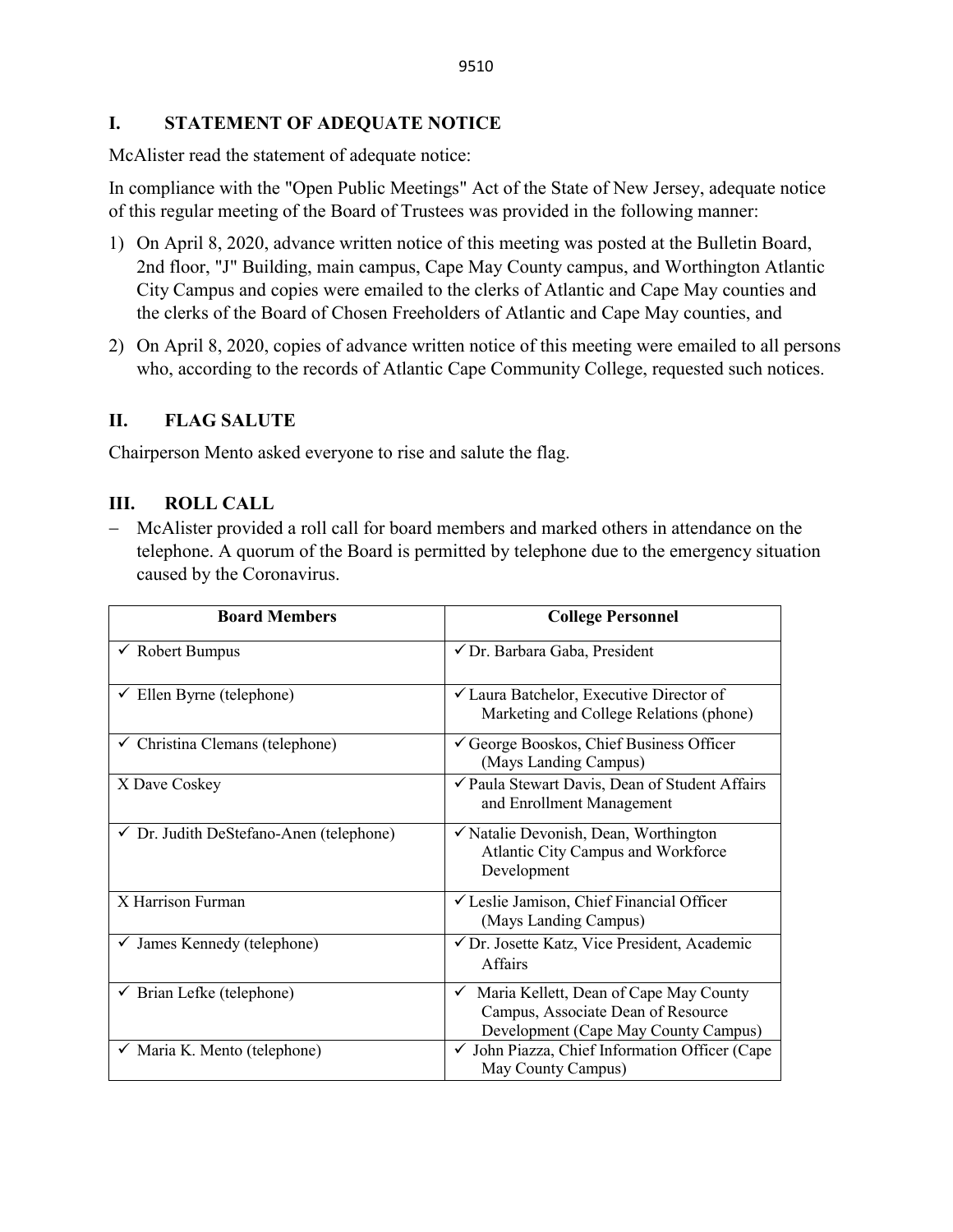| <b>Board Members</b>                         | <b>College Personnel</b>                                                                                  |  |
|----------------------------------------------|-----------------------------------------------------------------------------------------------------------|--|
| $\checkmark$ Daniel Money (telephone)        | $\checkmark$ Jean McAlister, Board Secretary, Chief of<br>Staff, and Dean of Resource Development         |  |
| $\checkmark$ Donald J. Parker (telephone)    | ✓ Dr. Vanessa O'Brien-McMasters, Dean,<br>Institutional Research, Planning &<br>Effectiveness (telephone) |  |
| $\checkmark$ Ahmet Sahingoz (telephone)      | $\checkmark$ Mickey Trageser, Executive Director, Human<br>Resources (telephone)                          |  |
| $\checkmark$ Maria Ivette Torres (telephone) | <b>Legal Counsel</b><br>✓ Lou Greco, Esq., Board Solicitor                                                |  |
| $\checkmark$ Helen Walsh (telephone)         |                                                                                                           |  |
| <b>Public in Attendance</b>                  |                                                                                                           |  |
| Bonnie Lindaw, Atlantic County Comptroller   |                                                                                                           |  |

# **IV. CALL TO ORDER**

− Chairperson Mento called the meeting to order at 6:00pm.

## **V. PRESIDENT'S REPORT**

Dr. Gaba highlighted the following items from the President's Report:

## *CARES Act*

- − The United States Secretary of Education has allocated \$3.9M to Atlantic Cape for student and institutional support for expenses caused by the disruption of campus operations due to COVID-19.
- − Fifty percent (50%) of the college's total CARES Act relief funding (\$1.98M) will be distributed to eligible students in the form of emergency relief grants to be used to cover expenses such as food, housing, course materials, technology, health care, and child care.
- − The remaining 50% (\$1.98M) has been allocated to Atlantic Cape to cover any costs associated with significant changes to the delivery of instruction due to the Coronavirus.

## *Academic Continuity*

- − Informational Technology Services (ITS) distributed 120 computers to students in need so they can complete the semester remotely.
- − Additionally, 243 faculty attended webinar training, and one-on-one training was provided to 117 faculty.
- − A Pass/Withdrawal grading option is provided to students due to the challenges they face moving from traditional to remote learning.
- − High school dual and concurrent enrollment classes will continue online.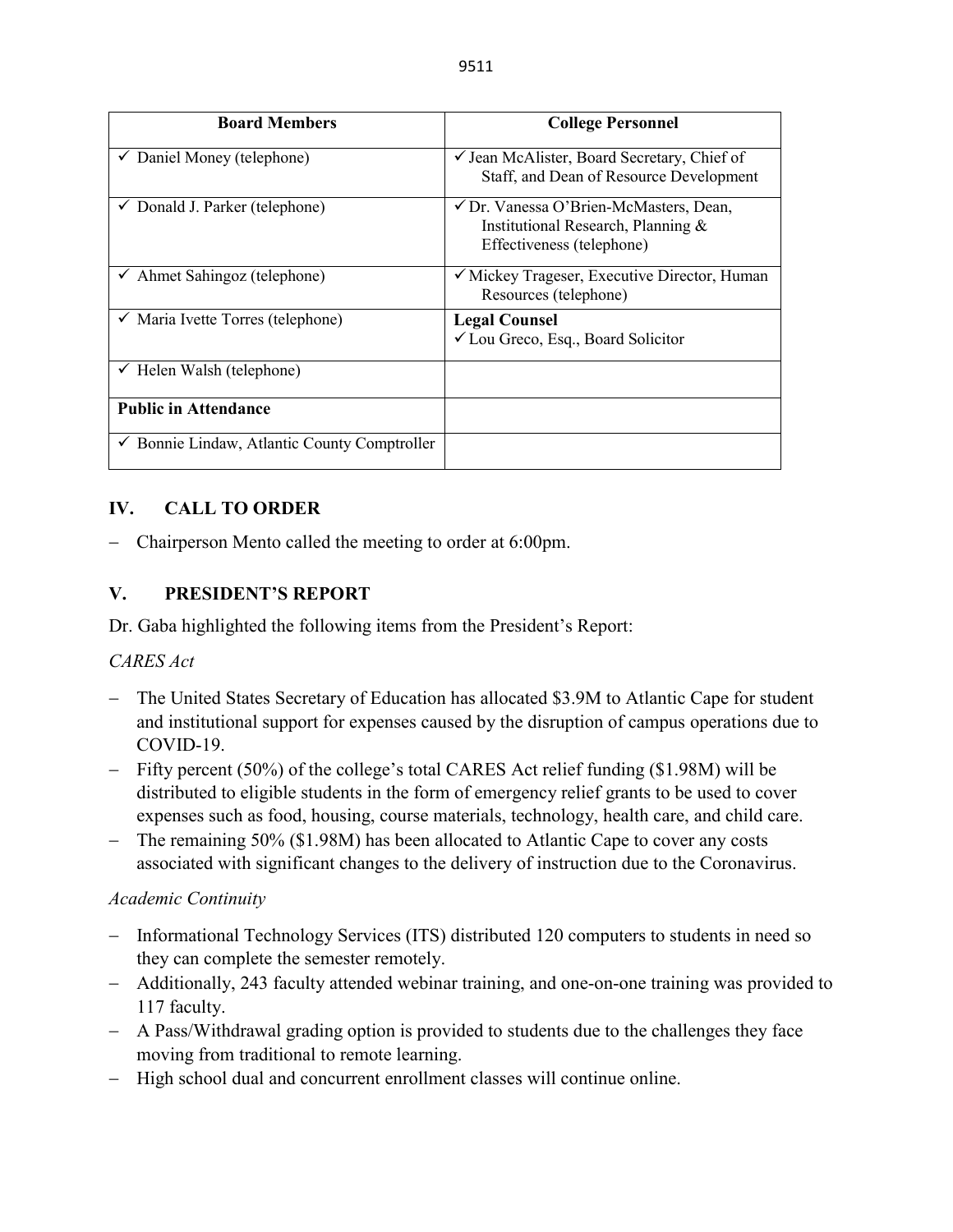## *Business Continuity*

- − Non-essential employees began working from home on Wednesday, March 18. Remote access was provided so staff can effectively work from home.
- − There were 100 part-time staff reduced to zero hours. These part-time staff do not have work to do while at home.

## *Communication*

- − Enhanced communication has been a priority during the COVID-19 pandemic. This includes a dedicated COVID-19 webpage highlighting relevant information for faculty, staff and students.
- − Dr. Gaba released two video messages last month and provides weekly written communication to faculty, staff and students.
- − The college continues to leverage social media to celebrate Community College Month.

# *Community Relations*

− We continue to work with our community partners to support those in need. We hosted a free food giveaway in partnership with The Fellowship of Churches for families in Atlantic City on April 11.

# *Student Accomplishments*

− Annually, the New Jersey Council of County Colleges (NJCCC) organizes the N.J. Community College Scholars Celebration, which honors the academic achievements of the state's top community college students who are members of the Phi Theta Kappa (PTK) Honor Society. Desimir Berardo and Kalissa Krapf represented Atlantic Cape (Alpha Mu chapter) on the NJ All-State Academic Team.

*Secretary's Note-The President's full monthly report is posted on the Board webpage.*

# **VI. COMMENTS FROM THE PUBLIC**

- − Chairperson Mento called for comments from the public on agenda items.
- None noted.

# **VII. CONSENT RESOLUTONS**

− McAlister read the following consent resolutions.

**Res. #78** Approve: Regular Session Minutes (March 24, 2020)

**Res. #80**

## **Personnel Action**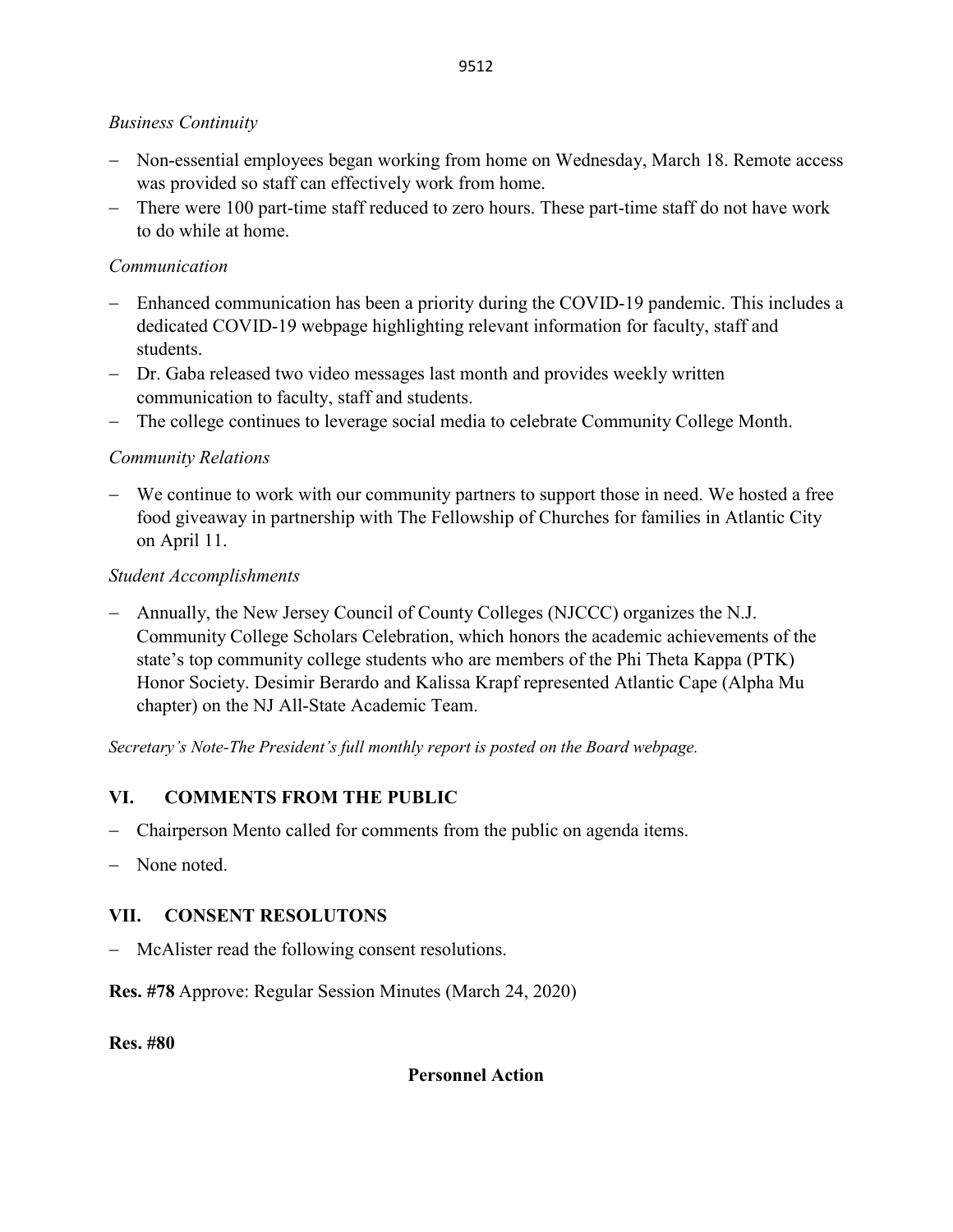*Appointments* - Victoria DeLaurentis, Director, Financial Aid and Veterans Affairs, effective June 1, 2020 at an annual salary of \$79,000; Dominic Tullio, Senior Manager, Financial Aid, effective on or before June 1, 2020 at an annual salary of \$57,500.

#### **Res. #84**

#### **Policy Reaffirmations**

Reaffirmation of Policy No. 102 *Academic Freedom*, Policy No. 202 *Enrollment*, and Policy No. 212 *Assumption of Risk, Waiver and Release Form*.

#### **Res. #81**

#### **Award of Bids**

| <b>Number</b>   | <b>Item and Vendor Information</b>                                                                       | Amount         |
|-----------------|----------------------------------------------------------------------------------------------------------|----------------|
| <b>Bid 1857</b> | Building H Renovations & Roof Replacement                                                                | \$1,800,900.00 |
|                 | Chapter 12                                                                                               |                |
|                 | Capri Construction Company, Inc.                                                                         |                |
|                 | Vineland, NJ                                                                                             |                |
| Bid Ex. 850     | <b>Adult Basic Skills</b>                                                                                | \$161,895.00   |
|                 | Consolidated Adult Basic Skills and Integrated<br>English Literacy and Civics Education Grant<br>Program |                |
|                 | Cape May County Technical School                                                                         |                |
|                 | Cape May Court House, NJ                                                                                 |                |
| Bid Ex. 851     | Nursing SimCartRX with MedSkills Software                                                                | \$21,949.00    |
|                 | Perkins Grant                                                                                            |                |
|                 | KbPort                                                                                                   |                |
|                 | Pittsburgh, PA                                                                                           |                |
|                 |                                                                                                          |                |

Total \$1,984,744.00

#### **Res. #82**

#### **United States Department of Agriculture (USDA) Rural Business Development Grant**

To submit an application to the United States Department of Agriculture, Rural Business Development Grants program requesting a grant of approximately \$40,000 over a grant term of 12 months (anticipated July 1, 2020 – June 30, 2021).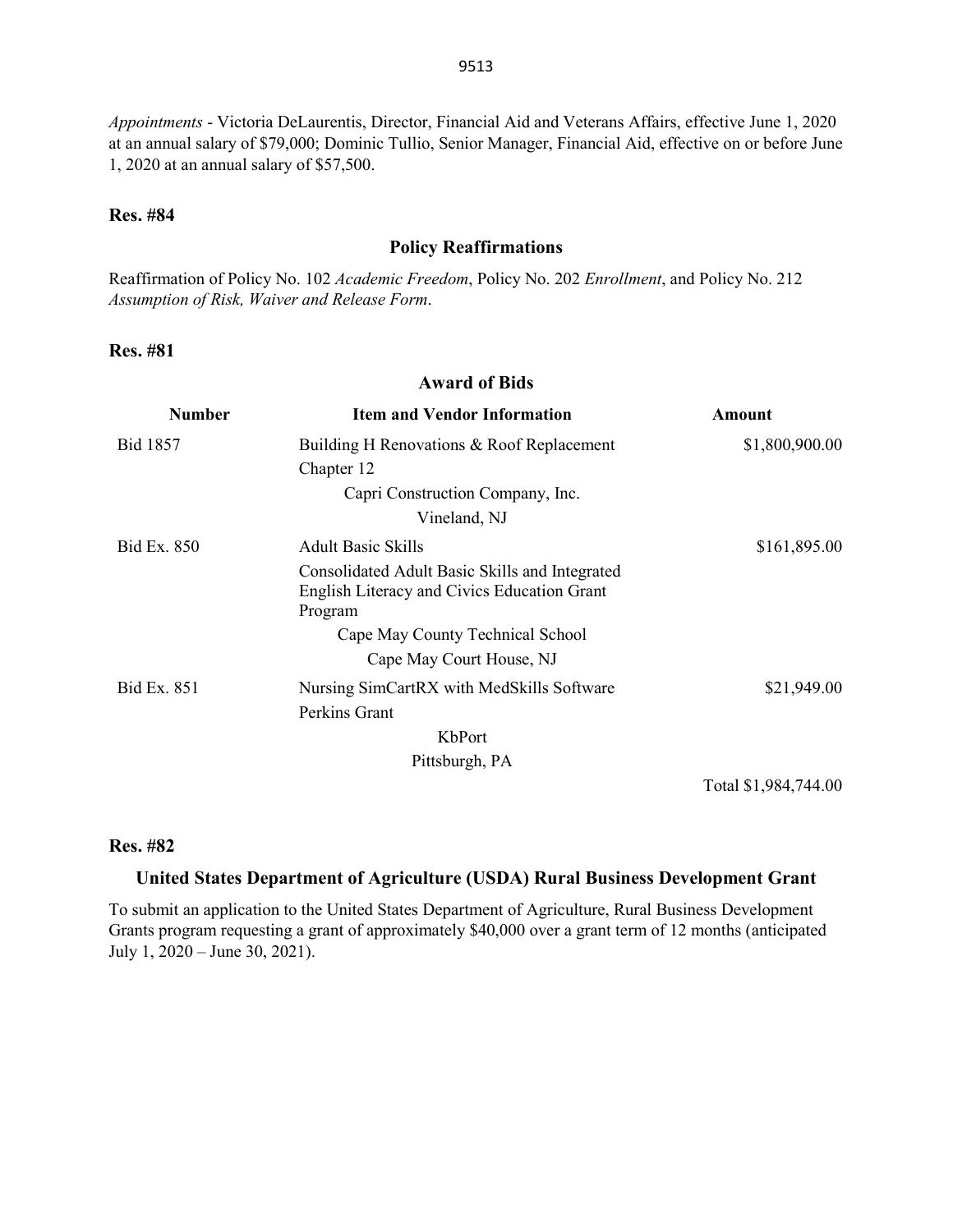#### **Res. #83**

## **Amendment to Strengthening Career and Technical Education for the 21st Century Act (Perkins V Grant)**

To approve the amendment to the Spending Plan of the Strengthening Career and Technical Education for the 21st Century Act (Perkins V Grant).

#### **Res. #85**

## **Emergency Financial Relief Grants to Students under the Coronavirus Aid, Relief, and Economic Security (CARES) Act**

To accept \$1,980,171 from the United States Secretary of Education to provide emergency financial aid grants to students for their expenses related to the disruption of campus operations due to Coronavirus (COVID-19), including eligible expenses under a student's cost of attendance such as food, housing, course materials, technology, health care, and child care.

#### **Res. #88 Executive Session**

Trustee Money motioned to approve consent resolutions, Trustee Walsh seconded.

ROLL CALL:

ALL AYES NO NAYS NO ABSTENTIONS-Trustee Bumpus

Motion carried.

## **VIII. BUDGET REPORT**

Trustee Byrne reported under Resolution #79 – Regular Resolutions.

## **IX. REGULAR RESOLUTIONS**

**Res. #79** FY20 Financial Statement for nine months ended March 31, 2020.

- − Trustee Byrne stated that as of March 31, 2020, the College has earned 91.87% of budgeted revenues and expended 75.51% of budgeted expenditures. Year to date revenue is up 4.5% compared to this time last year, and year to date expenditures are up 1.6%. The year to date margin is \$1 million higher than compared to last year, or up 16.4%.
- − Overall, FY20 credit enrollment is above budget by 4.5%. Net FY20 credit tuition and fees revenue is nearly \$983 thousand above budget.
- − Although the first nine months of the College's fiscal year were strong, the financial impact of the COVID-19 pandemic will be significant. Fifty percent of the College's State operating appropriations were cut for the month of April, and it is likely May and June will be at least the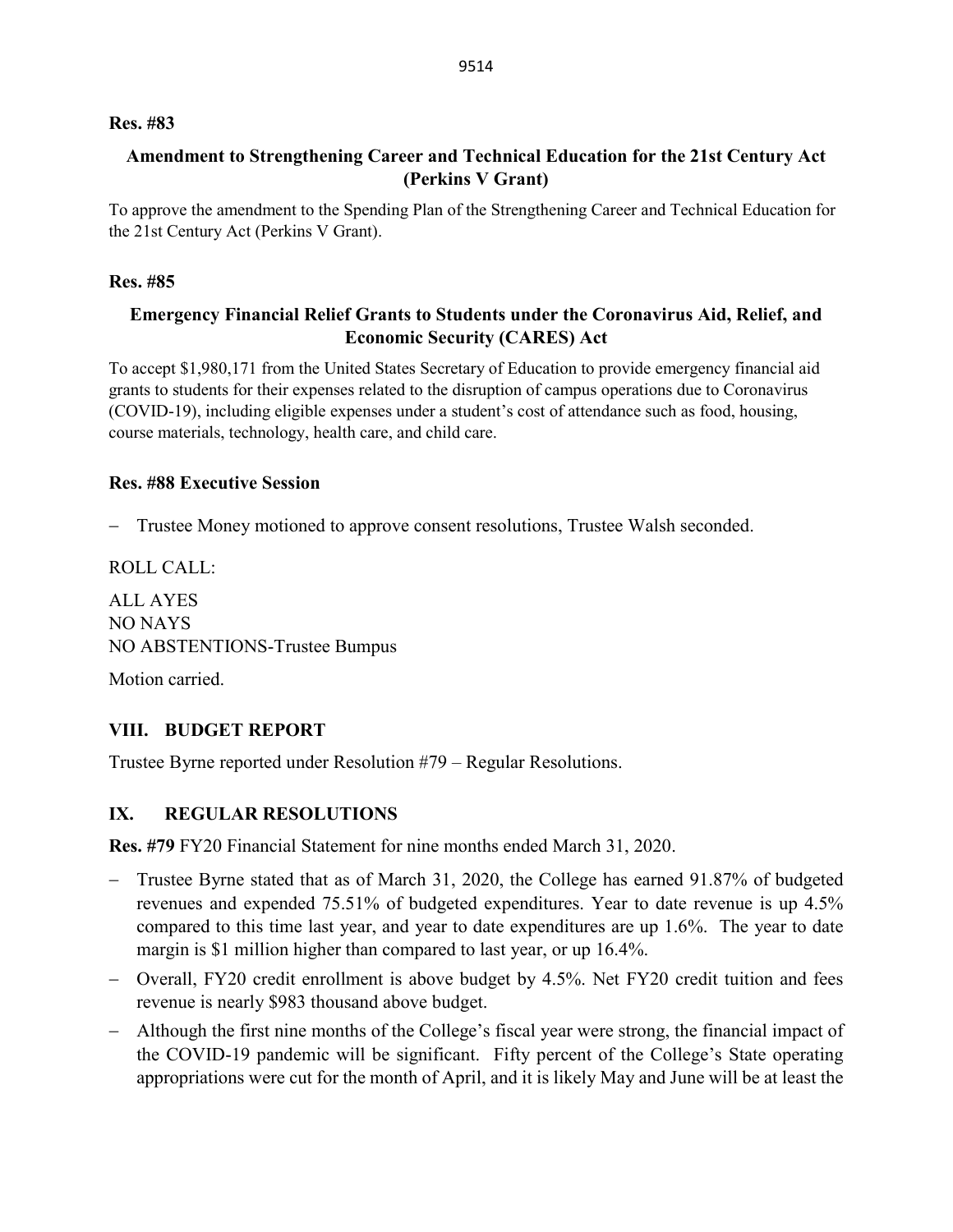same reduction. College management has instituted a purchasing freeze on all but essential items for continued operations to help mitigate the appropriations shortfall.

- − Additionally, the Board of School Estimate meeting was held on April 7<sup>th</sup> where level County funding for FY2021 was approved by both counties.
- − Trustee Kenney motioned to approve Resolution #79, Trustee Torres seconded.

ROLL CALL: ALL AYES NO NAYS NO ABSTENTIONS

Motion carried.

#### **Res. #86**

## **Institutional Portion of the Higher Education Emergency Relief Fund Formula Grants under the Coronavirus Aid, Relief, and Economic Security (CARES) Act**

To accept up to \$1,980,171 from the United States Secretary of Education to cover any costs associated with significant changes to the delivery of instruction due to the Coronavirus.

Trustee Byrne motioned to approve Resolution #86, Trustee Money seconded.

ROLL CALL:

ALL AYES NO NAYS NO ABSTENTIONS

Motion carried.

#### **Res. #87**

#### **Memorandum of Agreement**

To approve a Memorandum of Agreement with the Support Staff Association of Atlantic Cape Community College (SSAACCC).

- − Trustee Torres stated that this MOA allows Support Staff members to utilize the Planned Summer Vacation Provision to use their vacation time through October 31, 2020, which is an extension of the timeframe. This provision expires June 30, 2020 and does not constitute a practice or precedent in any other matter which may now exist or which may arise in the future between parties.
- − Trustee Kennedy motioned to approve Resolution #87, Trustee Money seconded.

ROLL CALL: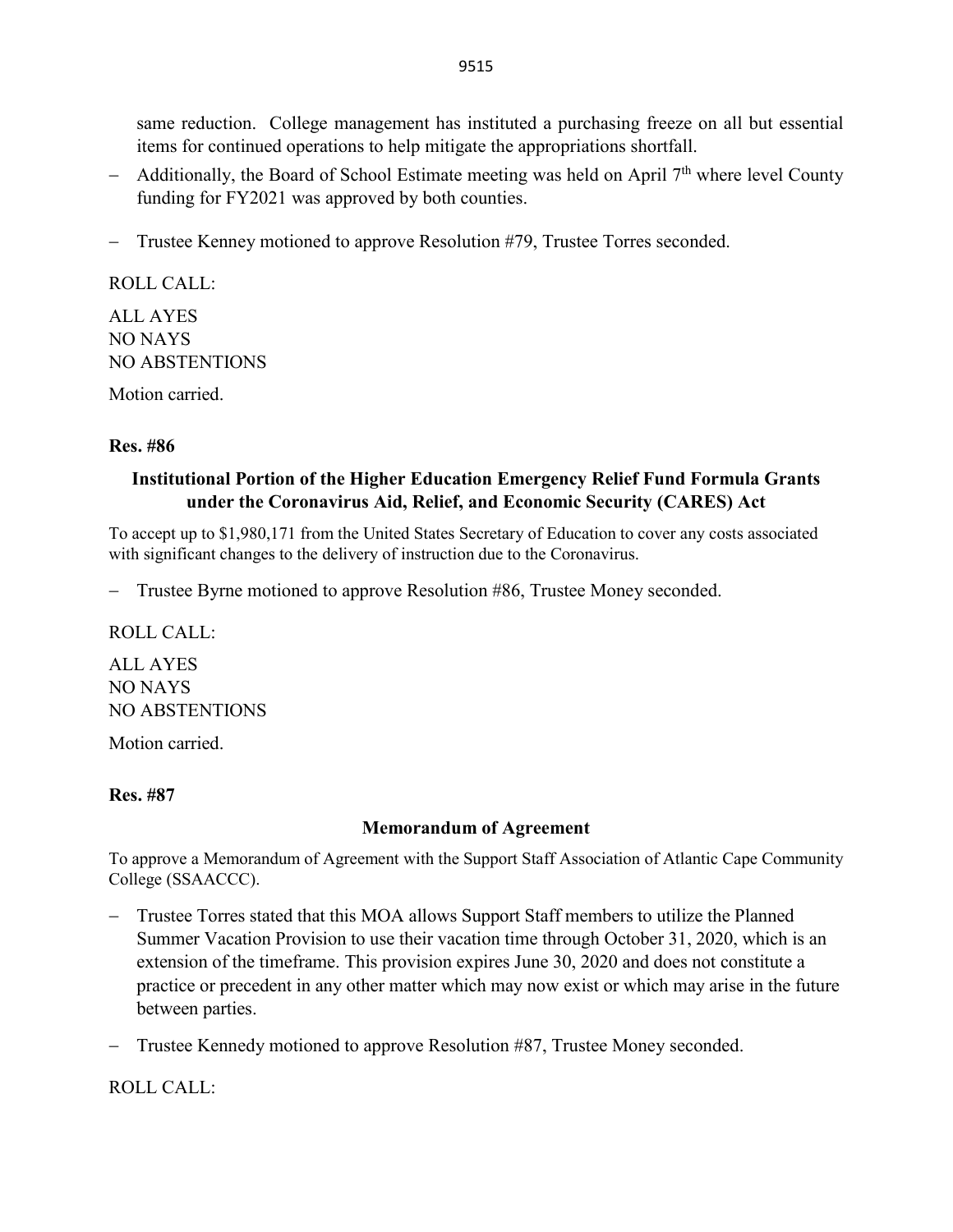ALL AYES NO NAYS NO ABSTENTIONS

Motion carried.

## **X. COMMITTEE REPORTS**

## PERSONNEL AND BOARD DEVELOPMENT

There was no report under the Cunningham-Ruiz Bill.

## **XI. FOUNDATION REPORT**

- − Trustee Sahingoz stated that the 37<sup>th</sup> Annual Restaurant Gala was canceled due to COVID-19. The Foundation is in the process of contacting the generous Gala sponsors, table sale sponsors, and ticket holders to ask them to either donate their sponsorship funds to the Foundation for scholarships/emergency funds, or transfer to the following year. Most donors are able to reallocate their sponsorship back to the Foundation in support of students. The Gala was trending to be the most successful in the last 5 years.
- Because of the emergency funds raised through raffle sales and other donations, we have been providing ShopRite gift cards to students. In the last month, more than \$2,000 were distributed to our neediest students. Additionally, all of the food from the food pantries provided by private donations were distributed to students in need.
- − Ahead of the national GivingTuesdayNOW campaign on May 5, and in response to the growing needs of our students, all of the Cabinet members collectively donated \$3,675 to the Student Emergency Fund, which was matched by Dr. and Mr. Gaba for a total of \$7,350.
- − Trustee Byrne noted that in response to the unprecedented need of our students, Chairperson Mento and Trustee Byrne reached out to the Board of Trustees for assistance in supporting the Student Emergency Fund. She requested 100% participation, noting that students need us now more than ever. She thanked all those who have given thus far.

## **XII. NEW JERSEY COUNCIL OF COUNTY COLLEGES (NJCCC)**

No report.

## **XIII. OTHER BUSINESS**

− None noted.

## **XIV. COMMENTS FROM THE PUBLIC**

− None noted.

## **XV. ADJOURNMENT**

− At 6:32pm, Trustee Torres motioned to adjourn, Trustee Money seconded.